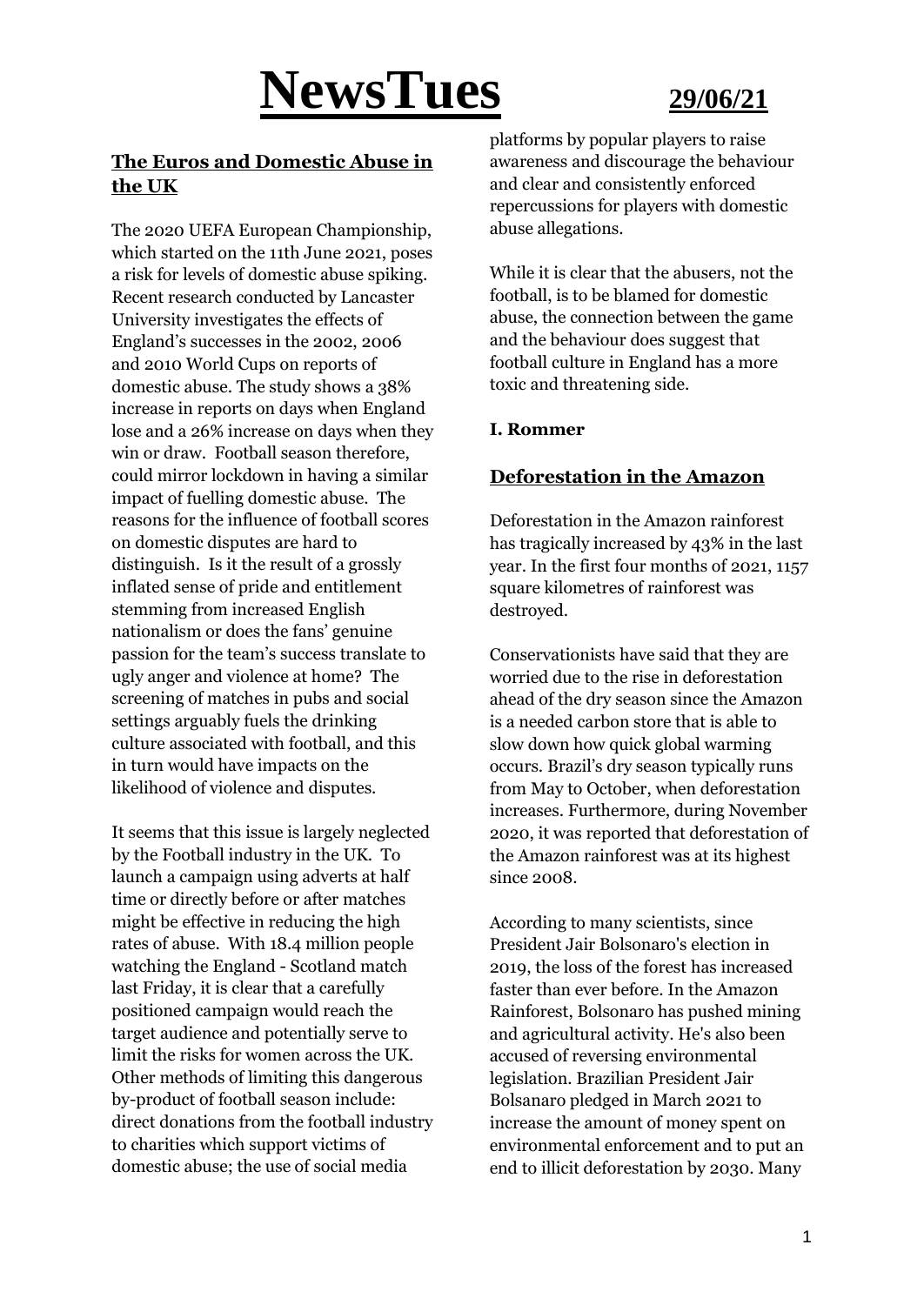#### **29 06 2021**

Brazilians have questioned his dedication to these commitments. Scientists in Brazil will now have to face the problem of this rise in deforestation during the dry season, which could impact the wildlife and environment. There are many petitions and links out there which help this situation if you would like to contribute to stopping deforestation.

#### **A.Shahin**

#### **Mental Health Ambassadors**

Hi everyone, we hope you all had a nice weekend. In this week's edition, we will be looking at how the mental health of refugees can be affected (as it was Refugee Week last week), conversion therapy and how being queer has changed from being considered as a mental illness. If you have anything specific in mind at all that you would like us to write about or even share more information about, please feel free to email Miss Martos.

Thank you.

**- Myra and Zoya Soni.**



#### **Refugees and Mental health**

#### **What is a refugee?**

Across the globe there are approximately 71 million people who have had to flee their country due to violence, war and persecution; whether that is due to their colour, race, religion or ethnicity. A lot of them are referred to as internally

displaced people, which means they have left their home but are still in their own country. Others have left their homes and have crossed the border to another country. They are commonly referred to as refugees. The dictionary definition of a refugee is "a person who has been forced to leave their country in order to escape war, persecution, or natural disaster."

#### **What is the difference between a migrant and a refugee?**

The main difference between the two is that a migrant is somebody who has fled their home due to natural disasters or for better economic situations i.e jobs. Whereas refugees leave their home because they are being forced to, because of persecution, war and violence.

#### **What are the main feelings a refugee has?**

Emotions differ depending on the refugee's situation but there are some common feelings a refugee will experience. Firstly, the most common emotion: fear, they have gone through traumatic events and have lost family, entrusted their lives to humans they don't know which will all affect them and cause them to be fearful. Secondly, anger is a common feeling- why shouldn't they have the right to feel angry? Over the past few days, weeks, months or years, they have experienced challenges that no human should endure.

#### **How does being a refugee affect your mental**

**health?** This could be in various ways. It can cause stress and worry- Can



I trust them? Is it safe here? Some refugees may be affected by post-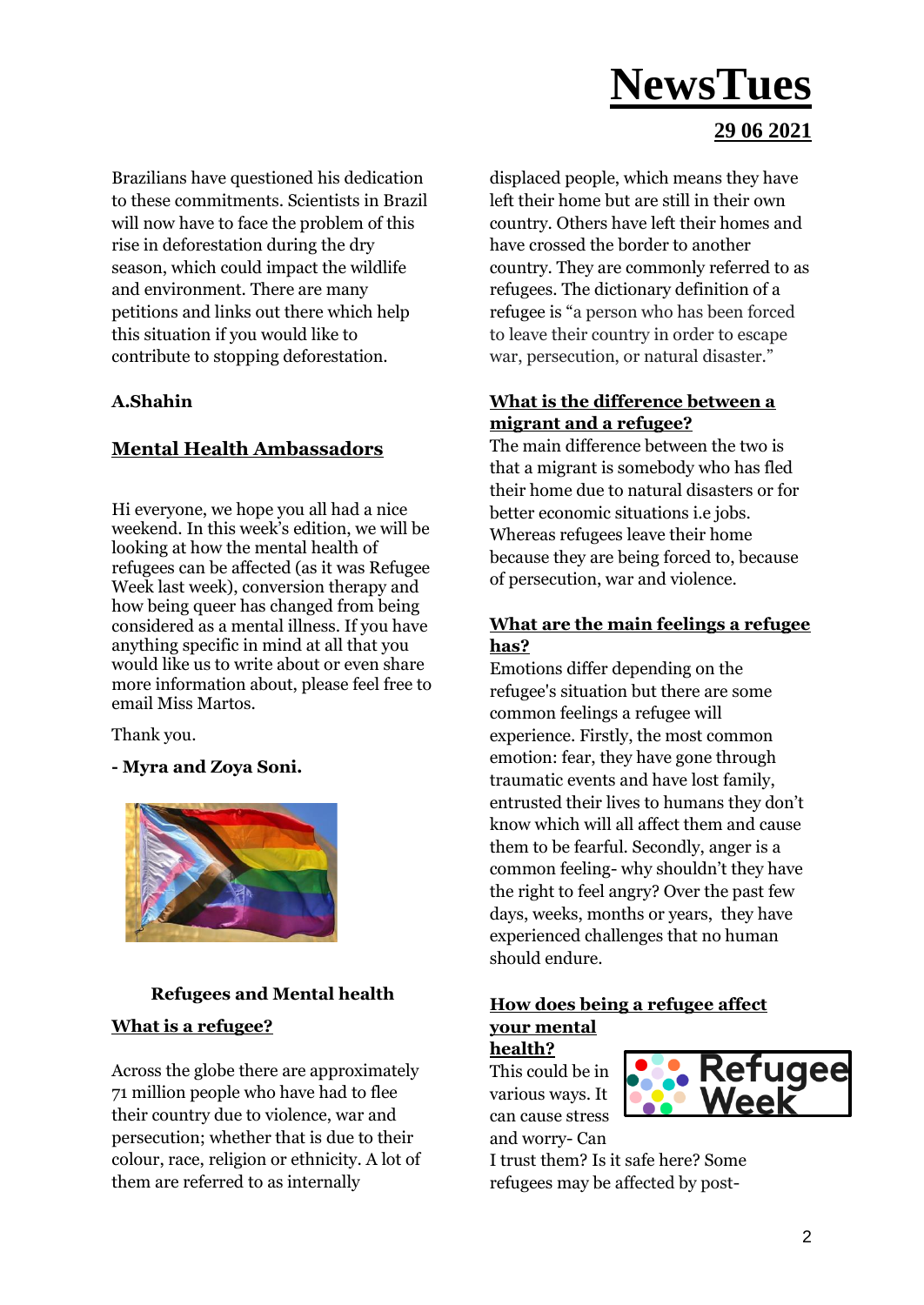#### **29 06 2021**

traumatic stress disorder (PTSD), an anxiety disorder which develops following a stressful, traumatic situation of an exceptionally threatening or catastrophic nature, which is likely to cause extreme levels of distress to almost anyone. There is most likely going to be an involvement of threatening behaviour, violence. Rates of PTSD are higher in refugees than in migrants who are not forcibly displaced. If you want to learn more about refugees, please check out these pages:

- [Refugee Children: The Challenges](https://djilp.org/refugee-children-the-challenges-they-face-and-the-efforts-to-overcome-them/)  [They Face and the Efforts to](https://djilp.org/refugee-children-the-challenges-they-face-and-the-efforts-to-overcome-them/)  [Overcome Them](https://djilp.org/refugee-children-the-challenges-they-face-and-the-efforts-to-overcome-them/)
- [Refugee animation | CAFOD](https://www.youtube.com/watch?v=o_P9huLYmS0)
- [A Refugee's Journey](https://www.youtube.com/watch?v=RgyqLIEx9Ss)
- Mental health support for refugees [and asylum seekers](https://www.refugeecouncil.org.uk/our-work/mental-health-support-for-refugees-and-asylum-seekers/)

#### - *Esme and Biba C.*

If you are interested, here is a quick presentation on how refugees have been affected by the pandemic- [Zoya Soni-](https://docs.google.com/presentation/d/1WCEvmUyfvcHroIAJ450QOkNgPzp7z_Kv-Z7P-XUhxNA/edit#slide=id.ge1d13afc7a_0_148)[Refugee Week conference presentation](https://docs.google.com/presentation/d/1WCEvmUyfvcHroIAJ450QOkNgPzp7z_Kv-Z7P-XUhxNA/edit#slide=id.ge1d13afc7a_0_148)**.**

#### **Conversion therapy**

#### **What is conversion therapy?**

Conversion therapy (or 'cure' therapy/reparative therapy) refers to any form of treatment or psychotherapy which aims to **change a person's sexual orientation** or to **suppress a person's gender identity**. It is based on an assumption that being lesbian, gay, bi or trans is a mental illness that can be 'cured'. It refers to several dangerous and discredited practices aimed at changing an individual's sexual orientation or gender identity. For example, that could mean attempting to change someone's sexual

orientation from lesbian, gay, or bisexual to straight or their gender identity from transgender or non-binary to **cisgender.** It could include efforts to change a person's gender expression (to make a person act **more stereotypically masculine or feminine**), or to reduce or eliminate sexual or romantic attraction and feelings towards a person of the same gender. These therapies are both unethical, extremely harmful and cruel. They are just psychological torture. It can include talking therapies and prayer, exorcisms, physical violence and food deprivation. Conversion therapy can be performed by licensed professionals, unlicensed ministries, or life coaches. It can be done one-on-one in an office or in groups at retreats or conferences. Some people pay for it.

While some conversion therapists continue to use physical methods, including painful aversive conditioning, the most common techniques in the United States today include "talk therapies" that licensed or unlicensed practitioners use in attempt to "treat" a person's sexual orientation or gender identity. They may falsely claim that a person's sexual orientation or gender identity is a result of abuse and childhood trauma, or a result of the person's environment and upbringing. Part of the reason for the vast diversity in experiences of change efforts is due to the fact that modern science has so thoroughly rejected the practice, so there is **no accredited training** for mental health professionals on how to attempt to change a person's sexual orientation or gender identity. That also means there is **no ethical standard of care** for doing so.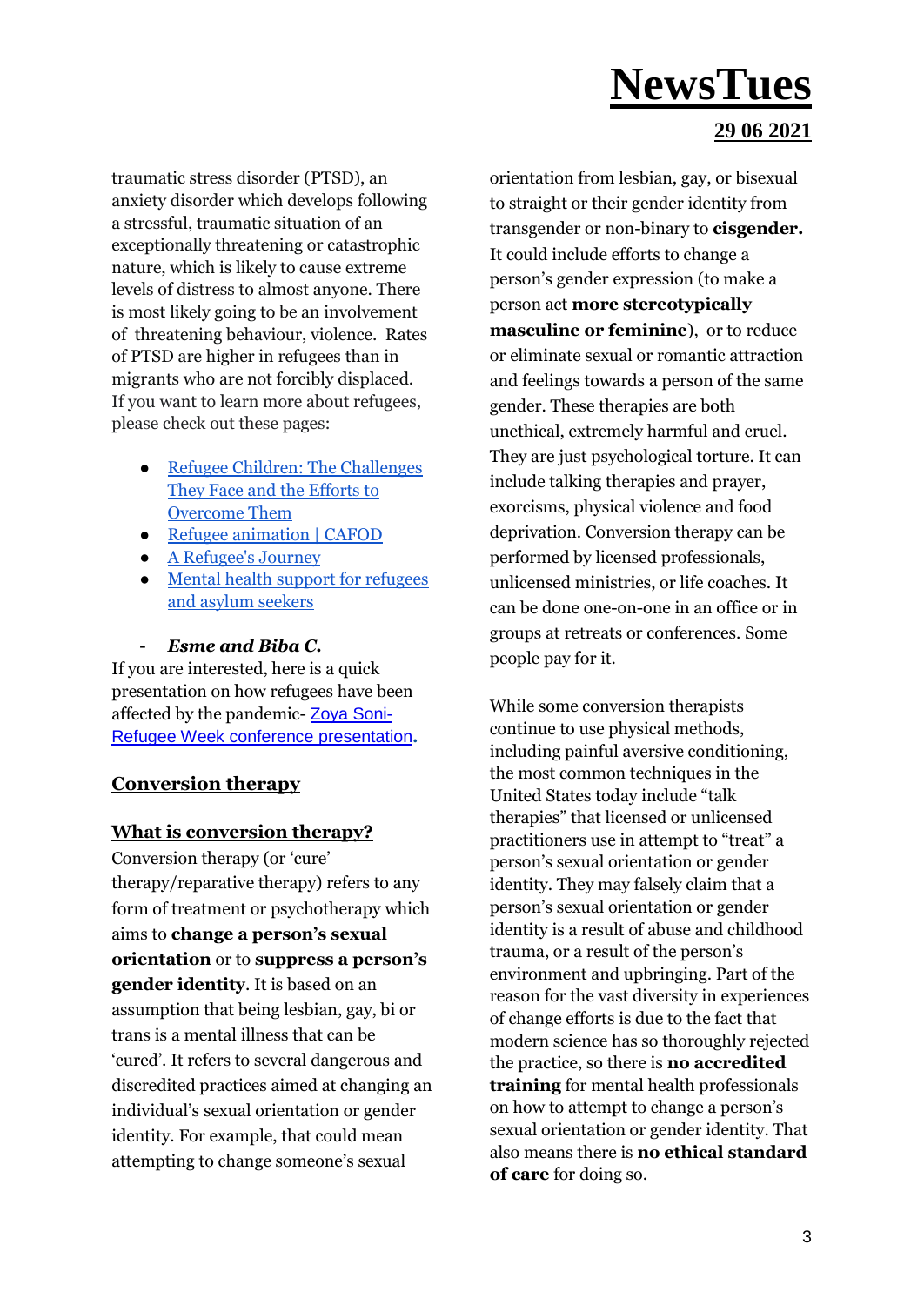#### **29 06 2021**

Importantly, "conversion therapy" does not include counseling that helps a person to find social support or explore their identity. In the UK, all major counselling and psychotherapy bodies, as well as the NHS, have concluded that conversion therapy is dangerous and have condemned it. The stonewall charity is working to make sure that this covers gender identity too.

#### **How often does it happen?**

**1 in 20 (5% of)** LGBTQIA+ people have been pressured to access services to question or change their sexual orientation when accessing healthcare services. This number rises to **9%** of LGBTQIA+ people aged 18-24, 9% of Black, Asian and minority ethnic LGBTQIA+ people and **8%** of LGBT disabled people. **1 in 5** trans people (**20%**) have been pressured to access services in order to suppress their gender identity when accessing healthcare services.

#### **Is it harmful?**

100%!! Not only is it atrocious and a form of mental torture, it can cause so much damage. Many acts of conversion therapy bear strong similarities to internationally acknowledged acts of torture and other cruel, inhuman or degrading treatment and punishment. It is considered that these acts will subject the individual to **significant or severe mental and physical pain** and suffering with longterm harmful effects – as the treatment is inherently discriminatory. Children and minors are particularly vulnerable, with a sharp increase of suicidal and depressive tendencies in those who have experienced conversion therapy. It is also completely ineffective.

#### - *Myra S.*

Did you know that until **1973**, homosexuality was thought of as a mental illness? Being part of the LGBTQIA+ community is still illegal in **72** countries?! Yes, over the years, being queer has been thought of as a disease and people have been sent to be "fixed" by covertion camps or therapies, praying and going to a place of worship. This could be extremely hard for queer people mentally and can often lead to:

- Low self esteem
- Depression
- Self harm
- Drug addiction
- Disownment and homelessness
- Intrusive thoughts
- Suiside

Today, it may be hard to believe that for example, being transgender was considered as a mental health disorder by the WHO (World Health Organization) until **2019**. "Gender identity disorder" was removed from psychological diagnostic manuals in 2013.

This should never have even been the case in the first place but from 2019, transgender health issues were no longer classified as mental and behavioural disorders. There were big changes made to the World Health Organization's global manual of diagnoses.

There is no longer a Gender Identity Disorders section and identifying as transgender is no longer considered pathological in and of itself, nor is the desire to transition physically. Gender non-conformity is characterized as a sexual health condition; which they refer to as **Gender Incongruence**. This is the desire to be of a gender other than one's assigned sex.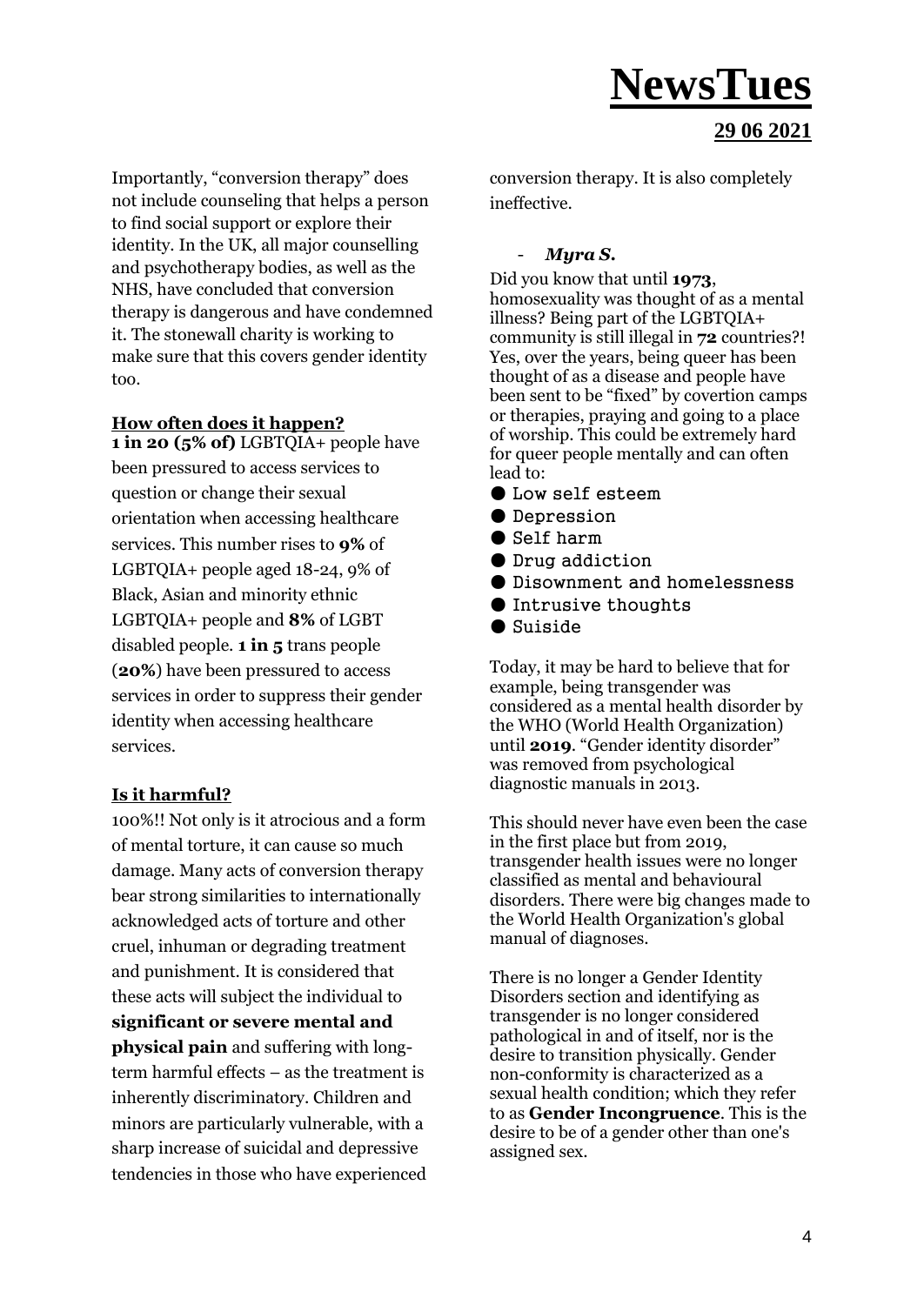#### **29 06 2021**

Homosexual men used to be criminalised in the UK and they risked being arrested or sent to aversion therapy in a psychiatric hospital. It was the more privileged middle class men who were offered aversion therapy, as a "softer" option than jail (Alan Turing being the most prominent example). In contrast, the majority of mostly working class men who were discovered as being gay were more likely to end up in prison, without the offer of "treatment" as an alternative.

Although female homosexuality was not criminalised in England, like male homosexuality, it was still officially classified as a mental disorder. Some women in the armed services were referred to psychiatric services because their sexuality was discovered. They were "treated" with lysergic acid diethylamide (LSD) in the 1950s and 1960s to "overcome their sexuality".

Fortunately, in many countries it is illegal to send your child to conversion therapy and gay marriage is legal in **28** countries. However, in some countries such as Bolivia, donating blood is banned for people who identify as gay. Just **19**  countries allow transgender people to serve openly in the Armed Forces. So it goes without saying that we still need to fight for freedom!

#### - *Iris C. and Zoya S.*

Thank you for reading this week's edition. We hope you found it interesting. Best of luck to anyone who has any upcoming assessments, be proud of all the work you have done. Have a lovely week!

Below, you will find some information on where to seek help and support on Mental Health, as well as some links to resources you might find interesting. Please also have a look at this week's 'Feel Good Challenges' below.

1. [Headspace on stress](https://www.youtube.com/watch?v=sG7DBA-mgFY) - there are loads of other Headspace

meditations on Youtube to explore if you don't have Netflix

- 2. [Guided meditation to build](https://www.mindful.org/allow-the-storm-to-pass-a-guided-meditation-for-resilience/)  [resilience](https://www.mindful.org/allow-the-storm-to-pass-a-guided-meditation-for-resilience/)
- 3. [Resilience exercises you can](http://www.brighterfutureslondon.co.uk/wellbeingtoolkit/resilience/)  [facilitate](http://www.brighterfutureslondon.co.uk/wellbeingtoolkit/resilience/)
- 4. [Ted Talks](https://www.ted.com/talks) there are so many to choose from
- 5. Anna Freud website: suggestions for self-care strategies[:](https://www.annafreud.org/on-my-mind/self-care/) [https://www.annafreud.org/on](https://www.annafreud.org/on-my-mind/self-care/)[my-mind/self-care/](https://www.annafreud.org/on-my-mind/self-care/)
- 6. Youngmind: general information about all related to Mental Health <https://youngminds.org.uk/>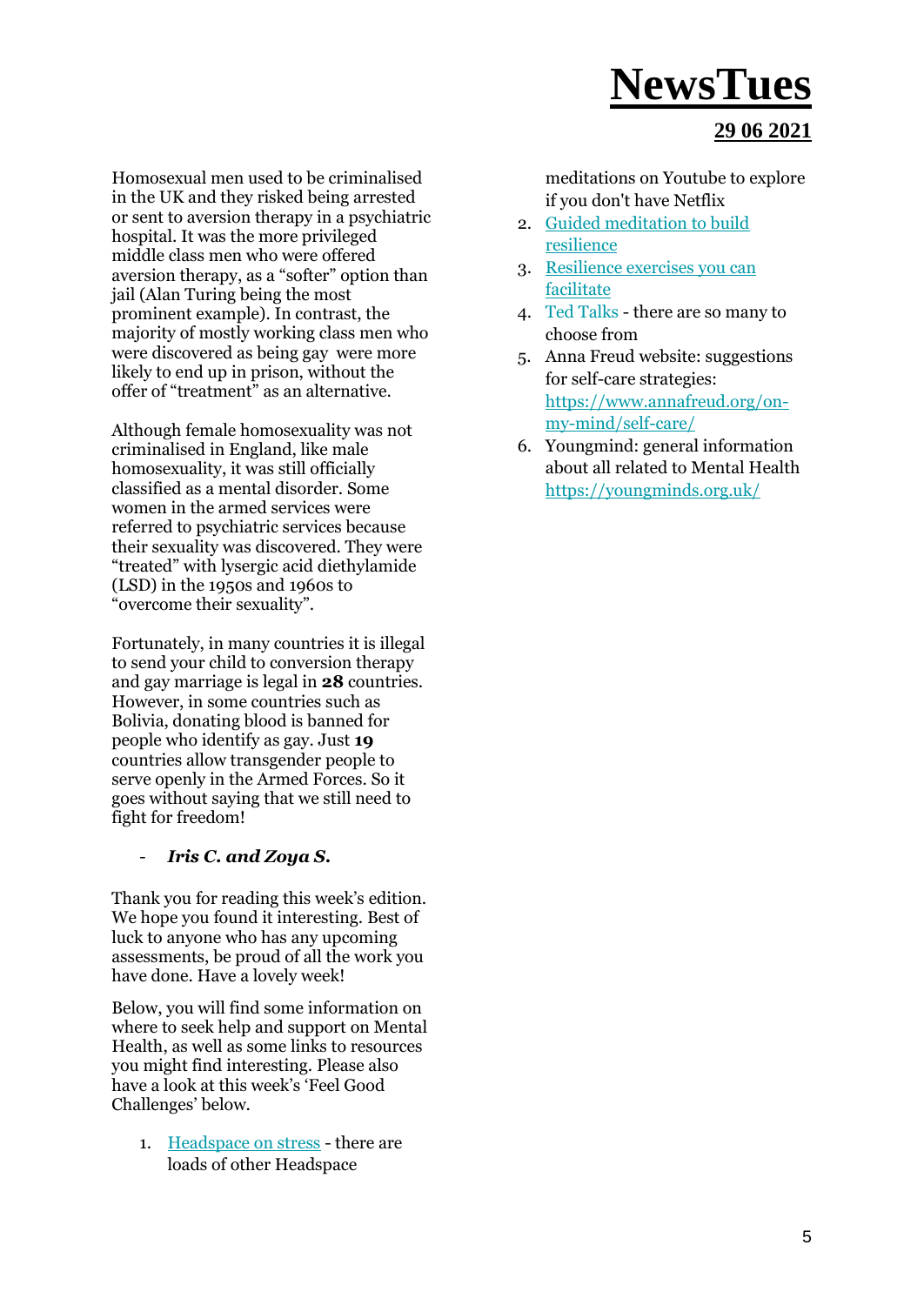#### **29 06 2021**

#### **Where to find support:**



Friendly, confidential druas advice

**Self Care: Check** out the ideas on the Anna Freud website. https://www.annafreud.o -my-mind/self-care/

### **OUNGMINDS** Text YM to 85258 for free 24/7 support across the UK if

#### you are experiencing a mental health crisis.

All texts are answered by trained volunteers, with support from experienced clinical supervisors.

Talk to a trusted adult: Your tutor is always a good place to start. We also have counsellors, vour Head of Year, your **Director & Deputy** Director of Sixth Form. Father Jack. If you need some support, you can talk to any member of staff.

#### **Whatever** you're facing We're here

to listen

samaritans.org







### Talk to us on 0808 801 0400

116 123

<u>........</u><br>jo@samaritans.org

**SAMARITANS** 

#### Helpline Open Monday to Friday, 9am to 9pm

Calls to Mermaids are confidential and any details recorded will not be shared with a third party. All staff, trustees and volunteers are required to comply with our Privacy and Confidentiality policies